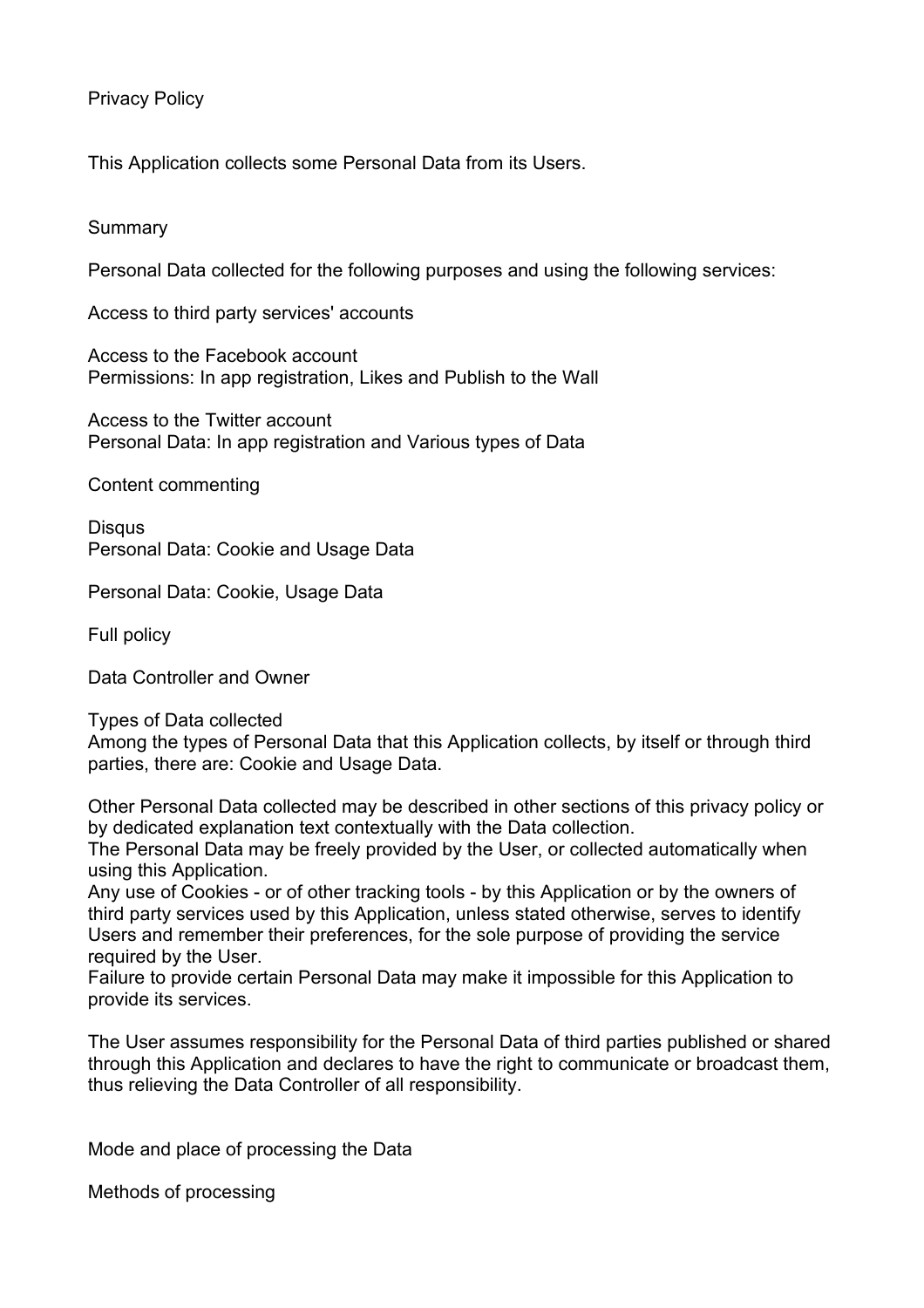The Data Controller processes the Data of Users in a proper manner and shall take appropriate security measures to prevent unauthorized access, disclosure, modification, or unauthorized destruction of the Data.

The Data processing is carried out using computers and/or IT enabled tools, following organizational procedures and modes strictly related to the purposes indicated. In addition to the Data Controller, in some cases, the Data may be accessible to certain types of persons in charge, involved with the operation of the site (administration, legal, system administration) or external parties (such as third party technical service providers, hosting providers, IT companies, communications agencies) appointed, if necessary, as Data Processors by the Owner. The updated list of these parties may be requested from the Data Controller at any time.

### Place

The Data is processed at the Data Controller's operating offices and in any other places where the parties involved with the processing are located. For further information, please contact the Data Controller.

## Retention time

The Data is kept for the time necessary to provide the service requested by the User, or stated by the purposes outlined in this document, and the User can always request that the Data Controller suspend or remove the data.

### The use of the collected Data

The Data concerning the User is collected to allow the Application to provide its services. The Personal Data used for each purpose is outlined in the specific sections of this document.

Access to third party services' accounts

These services allow this Application to access Data from your account on a third party service and perform actions with it.

These services are not activated automatically, but require explicit authorization by the User.

Additional information about Data collection and processing

#### Legal action

The User's Personal Data may be used for legal purposes by the Data Controller, in Court or in the stages leading to possible legal action arising from improper use of this Application or the related services.

The User is aware of the fact that the Data Controller may be required to reveal personal data upon request of public authorities.

Additional information about User's Personal Data

In addition to the information contained in this privacy policy, this Application may provide the User with additional and contextual information concerning particular services or the collection and processing of Personal Data upon request.

## System Logs and Maintenance

For operation and maintenance purposes, this Application and any third party services may collect files that record interaction with this Application (System Logs) or use for this purpose other Personal Data (such as IP Address).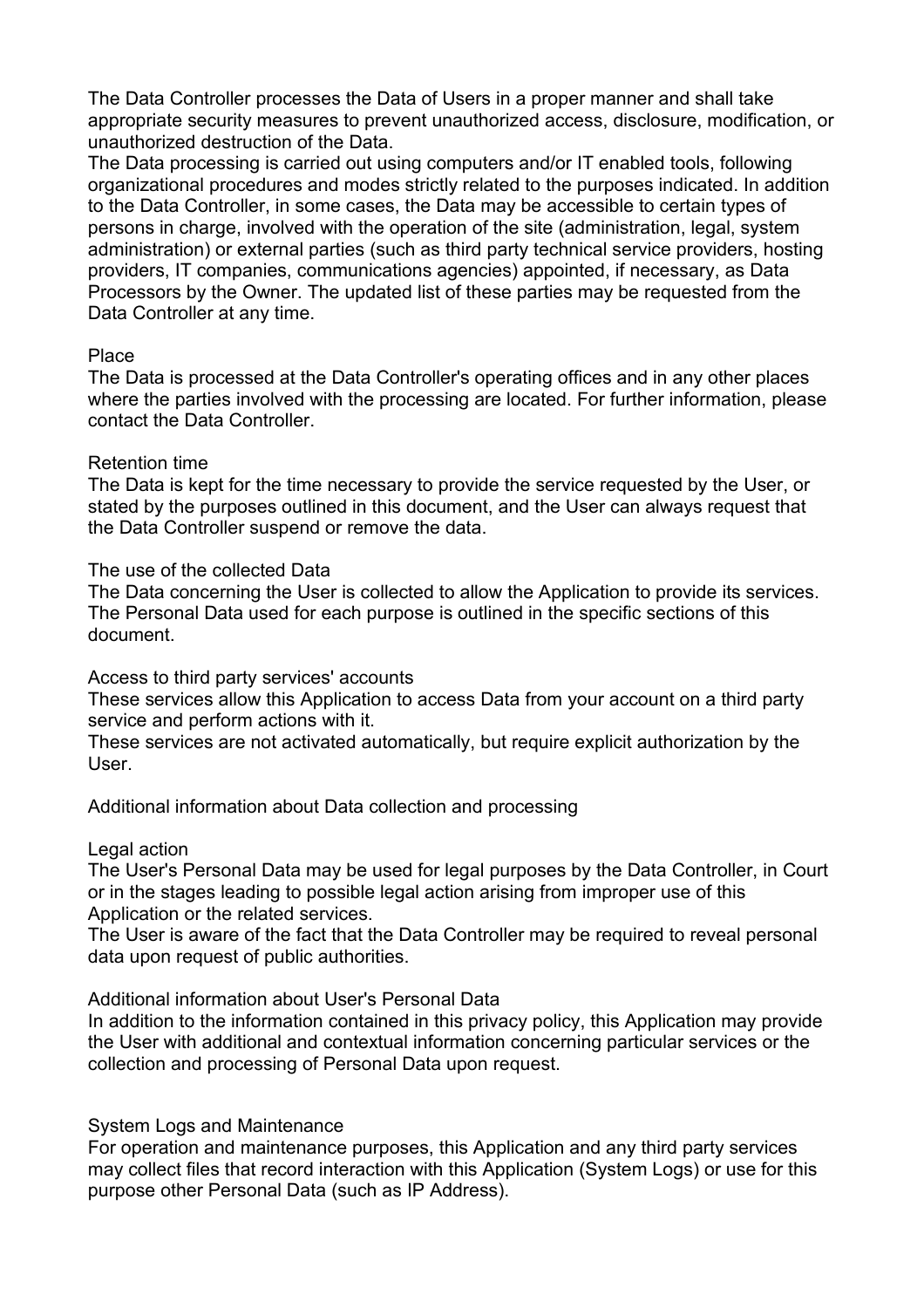### Information not contained in this policy

More details concerning the collection or processing of Personal Data may be requested from the Data Controller at any time. Please see the contact information at the beginning of this document.

### The rights of Users

Users have the right, at any time, to know whether their Personal Data has been stored and can consult the Data Controller to learn about their contents and origin, to verify their accuracy or to ask for them to be supplemented, cancelled, updated or corrected, or for their transformation into anonymous format or to block any data held in violation of the law, as well as to oppose their treatment for any and all legitimate reasons. Requests should be sent to the Data Controller at the contact information set out above.

## This Application does not support "Do Not Track" requests.

To determine whether any of the third party services it uses honor the "Do Not Track" requests, please read their privacy policies.

## Changes to this privacy policy

The Data Controller reserves the right to make changes to this privacy policy at any time by giving notice to its Users on this page. It is strongly recommended to check this page often, referring to the date of the last modification listed at the bottom. If a User objects to any of the changes to the Policy, the User must cease using this Application and can request that the Data Controller erase the Personal Data. Unless stated otherwise, the then-current privacy policy applies to all Personal Data the Data Controller has about Users.

## Information from the use of our Applications

When you use our mobile apps, we may collect certain information in addition to information described elsewhere in this Policy. For example, we may collect information about the type of device and operating system you use. We may ask you if you want to receive push notifications about activity in your account. If you have opted in to these notifications and no longer want to receive them, you may turn them off through your operating system. We may ask for, access or track location-based information from your mobile device so that you can test location-based features offered by the Services or to receive targeted push notifications based on your location. If you have opted in to share those location-based information, and no longer want to share them, you may turn sharing off through your operating system. We may use mobile analytics software (such as crashlytics.com) to better understand how people use our application. We may collect information about how often you use the application and other performance data.

## Definitions and legal references

#### Personal Data (or Data)

Any information regarding a natural person, a legal person, an institution or an association, which is, or can be, identified, even indirectly, by reference to any other information, including a personal identification number.

#### Usage Data

Information collected automatically from this Application (or third party services employed in this Application ), which can include: the IP addresses or domain names of the